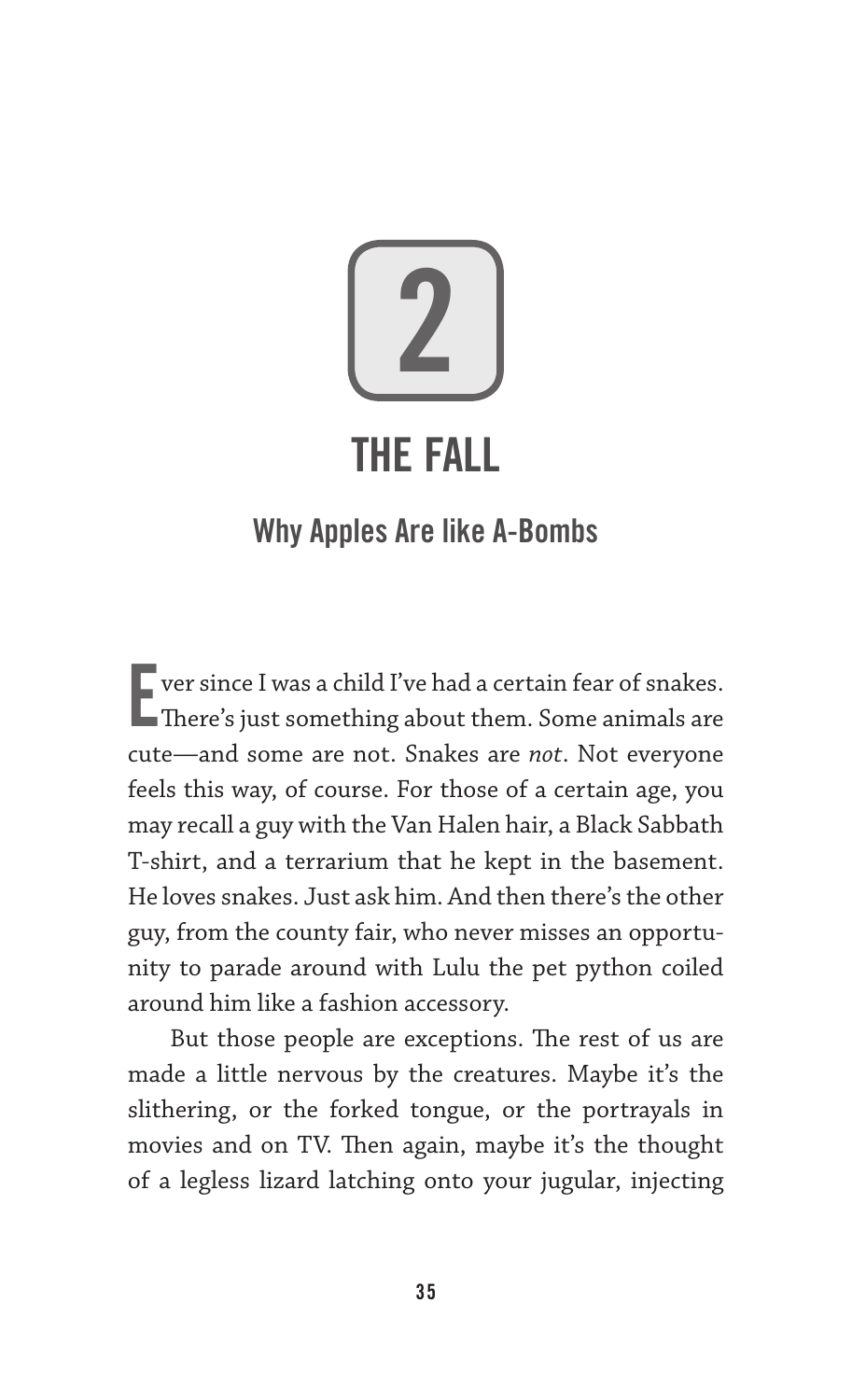battery acid, and causing you to fail about like a manic celebrity on *Dancing with the Stars*. Yeah, maybe that's it.

When I was little, our family went to visit a distant relative who still lived on the family farm. It was supposed to be an educational experience. It was a chance for the kids to visit the homestead, hear some stories, and perhaps contract a tick-borne illness. Stuf like that. So for the better part of a day we walked around the farm, between tumbleweeds and rusted tractors, as someone showed us where the old house was and where the cast from *Little House on the Prairie* used to fend off wolves and churn the butter. It was a good day. Then somewhere in the middle of the tour, we paused for a few moments by a dilapidated barn. You know what's coming.

As we stood there in the entrance of the creaking structure, I remember my little sister beginning to swing herself around a wooden pole that ran from the dirt foor to the dusty rafters. While the adults were talking, she wrapped her little fngers around the pole and spun around in that way that makes people over the age of eighteen sick to their stomachs.

I'm not sure how long she did this. But eventually someone took the time to notice the small depression that lay at the base of the pole. Coiled snugly inside was an enormous rattlesnake—who was just now beginning to shake his backside faster than Beyoncé at the Super Bowl halftime show.

Someone screamed! People scrambled. And somewhere in the midst of the chaos, a parent grabbed my sister and pulled her away to safety. No one died.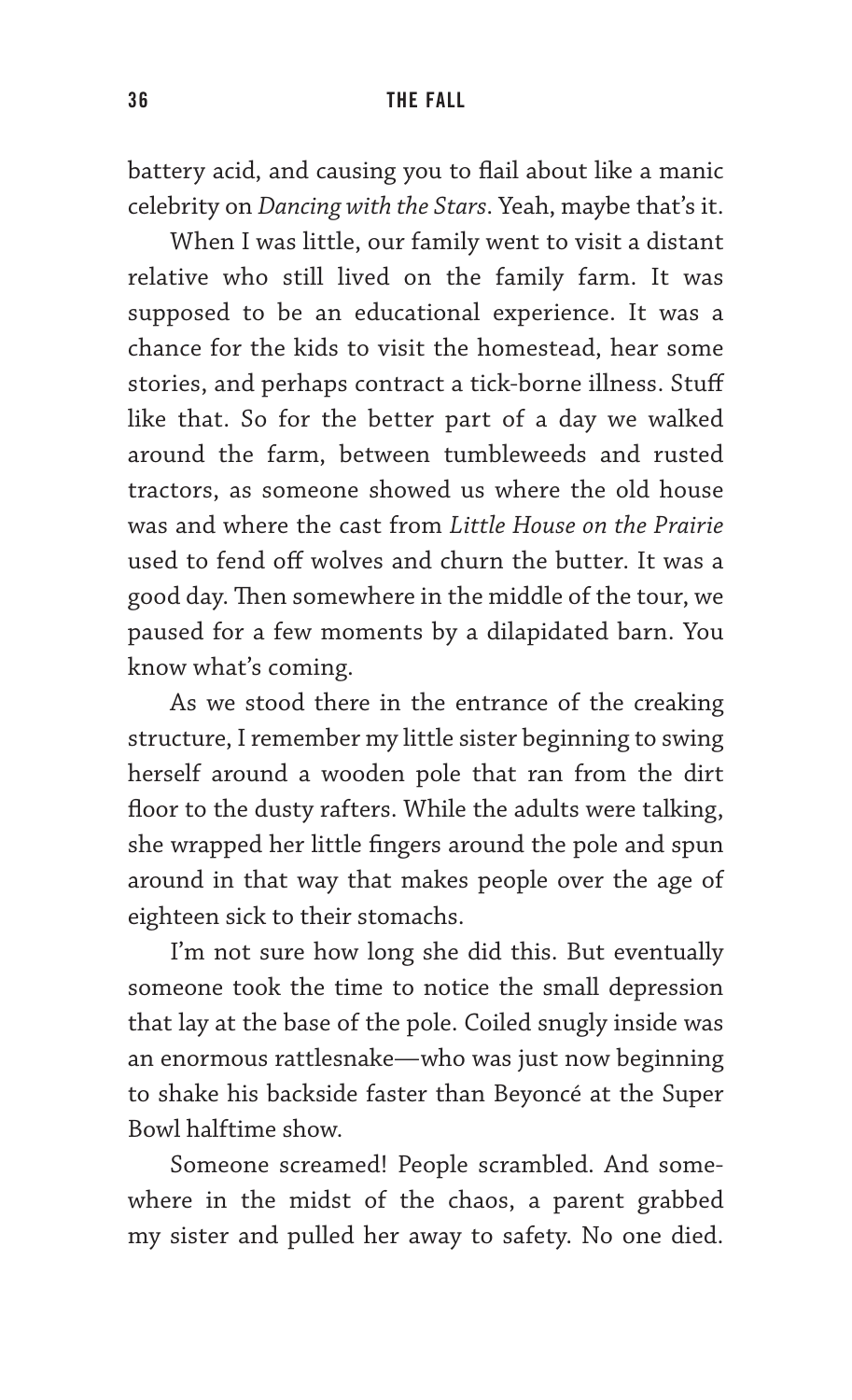(Except the snake.) No one was even bitten. Yet somewhere in the midst of the commotion, perhaps while I was running like a politician from the truth, I grasped another reason for my distaste of all things serpentine. It's not *just* that we've been virtually preprogramed to dislike the creatures. And it's not *just* that a few of them happen to be dangerous. That's part of it, of course, but there's more.

For me, another thing about snakes, and a further reason why I fear them more than some more dangerous animals (e.g., rabid possums, blood-thirsty ice weasels), is the fact that snakes *surprise* us. Think about that for a moment. For obvious reasons, snakes sneak up on us in ways that cows and donkeys and golden retrievers do not. We don't see them coming. They slither up beneath the shrubbery. They startle us, *even* when they've been there all along.

### Surprised by a Serpent

It happens in the Bible too. In Genesis, the surprise comes *one sentence* after some of the happiest words ever uttered: "naked and unashamed." Life is fresh and good. It's the honeymoon after the wedding night of Genesis 2. Then right in the middle of Sandals Mesopotamia, we're surprised by a serpent. And if that weren't enough, he (the snake) starts asking questions. "Did God really say, 'You must not eat from any tree in the garden'?" (Gen. 3:1). It's a loaded query, especially coming from an animal—and the whole scene leaves us scratching our heads. It raises questions: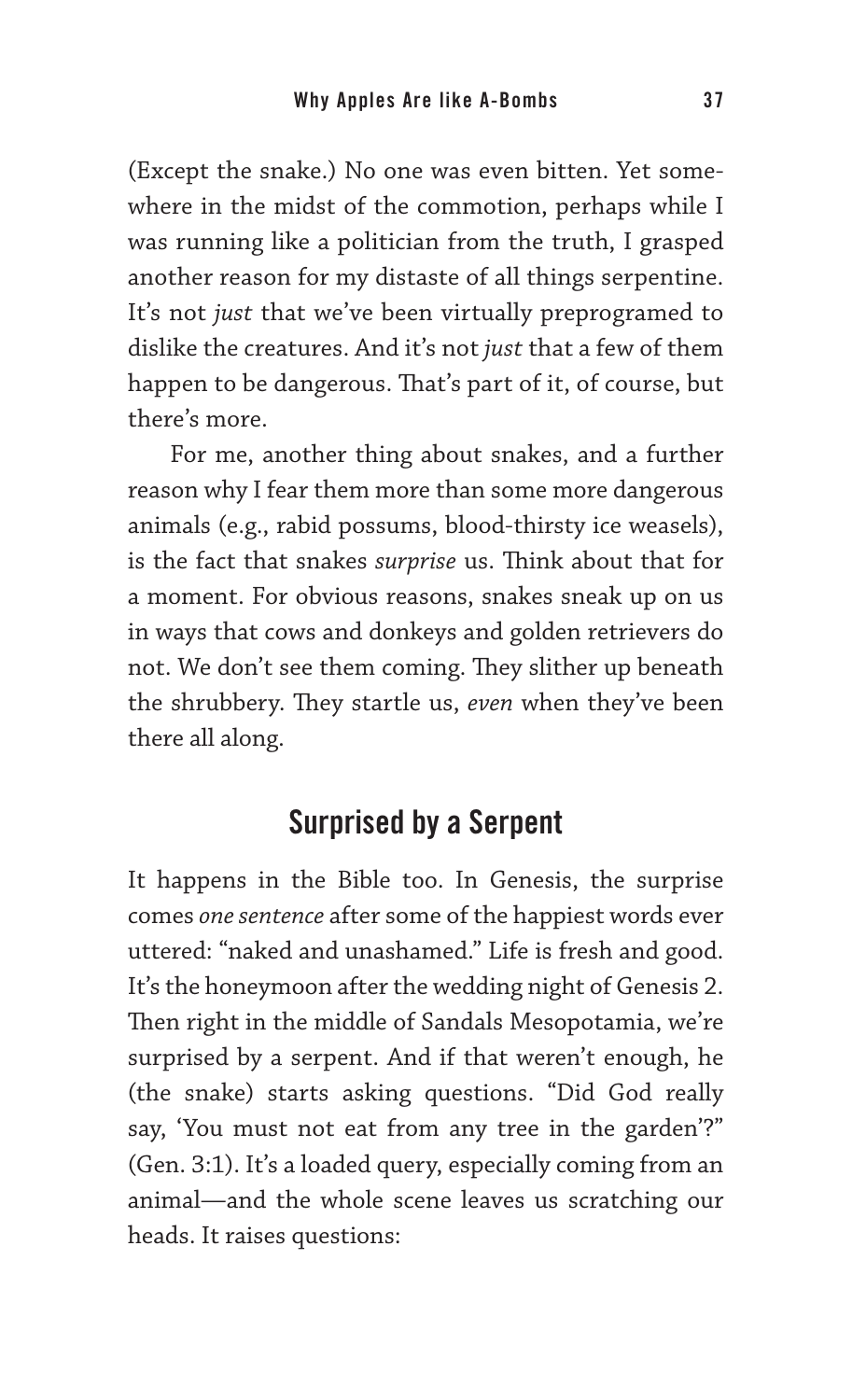Question: Where did this crafty serpent come from? Answer: God made him. Question: *Why*? Answer: . . .

The writer of Genesis doesn't tell us much about the snake. The story just moves on. Hence, we're left wondering: Why would a loving Creator allow a crafty talking serpent into a world where he could mislead the happy honeymooners? Why would God do this? No answer. But the snake does teach us something crucial about God's Story. It's a lesson we'd do well to learn early in our study of the Bible. Here it is: *the universe is complicated*. Not every question that we have is answered by the Scriptures.

Despite what some Christians would like to believe, God's Story is more beautiful and complex than an afterschool special or a 1970s sitcom. In the Bible, there are surprises, unanswered questions, and not every episode ends with the cast all smiling, freeze-framed into the camera. *Tere's a snake in the garden.* And from the moment we look down and see him coiled there on the page, that previously mentioned lesson hits us: the universe is complicated.

To many of us, this is hardly welcome news. Complexity is frustrating. If you're like me, you like things simple. Most of us do. We like things cut-anddried. We like bullet points and bottom lines. But as we dive into God's Story we discover that the Bible disavows such false simplicity. There are some answers we'll have to wait to hear. And while we may be uncomfortable with that, the Bible doesn't seem to be. It's as if the writer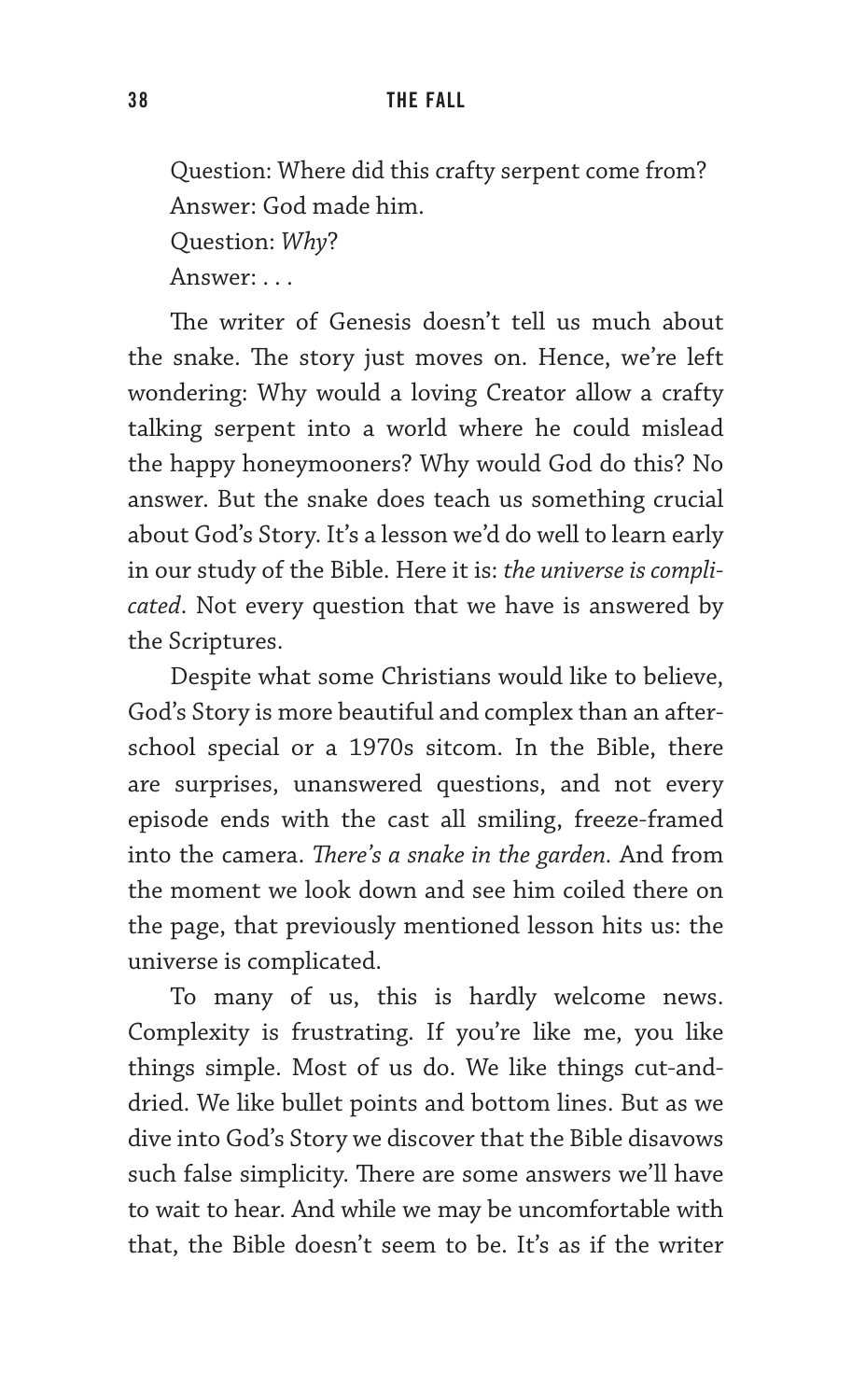embraces a complex reality without feeling the need to extrapolate. "Oh yeah, did I mention there is a crafty talking snake? Now on with the story."

Having noticed such unresolved complexities, we can choose to see them in one of two ways. Option One: we can view them as *proof* that the Bible is a ridiculous fction that should be discarded. Many intelligent people have chosen this path, and it is a realistic option. "Snakes don't talk!" we shout. "And anyway, where's he ft within God's *good* creation?" To the frst point (the talking animals one), we should say that ancient people were well aware of this reality. They didn't see the world as one big Disney flm in which all the creatures sang and spoke life lessons to wayward princesses. And as to the next question about where the serpent fts amid the goodness of God's world, we might note the following: the Bible never states that the creation was safe; it only says that it was "very good." And while this goodness seems to rule out the presence of human sin in the beginning, it apparently does not rule out the presence of a tempter in the garden.

If Option One is to cry foul at the frst sign of unexplained anomalies within the Bible, Option Two is to remain open in the face of the unanswered questions. We are dealing, after all, with the subject of an infnite and transcendent God. What's more, this God reveals himself through literature written (in some cases) millennia ago and fltered through the personalities of ancient people who do not share our language or our customs. Perhaps, then, we should not expect everything to make perfect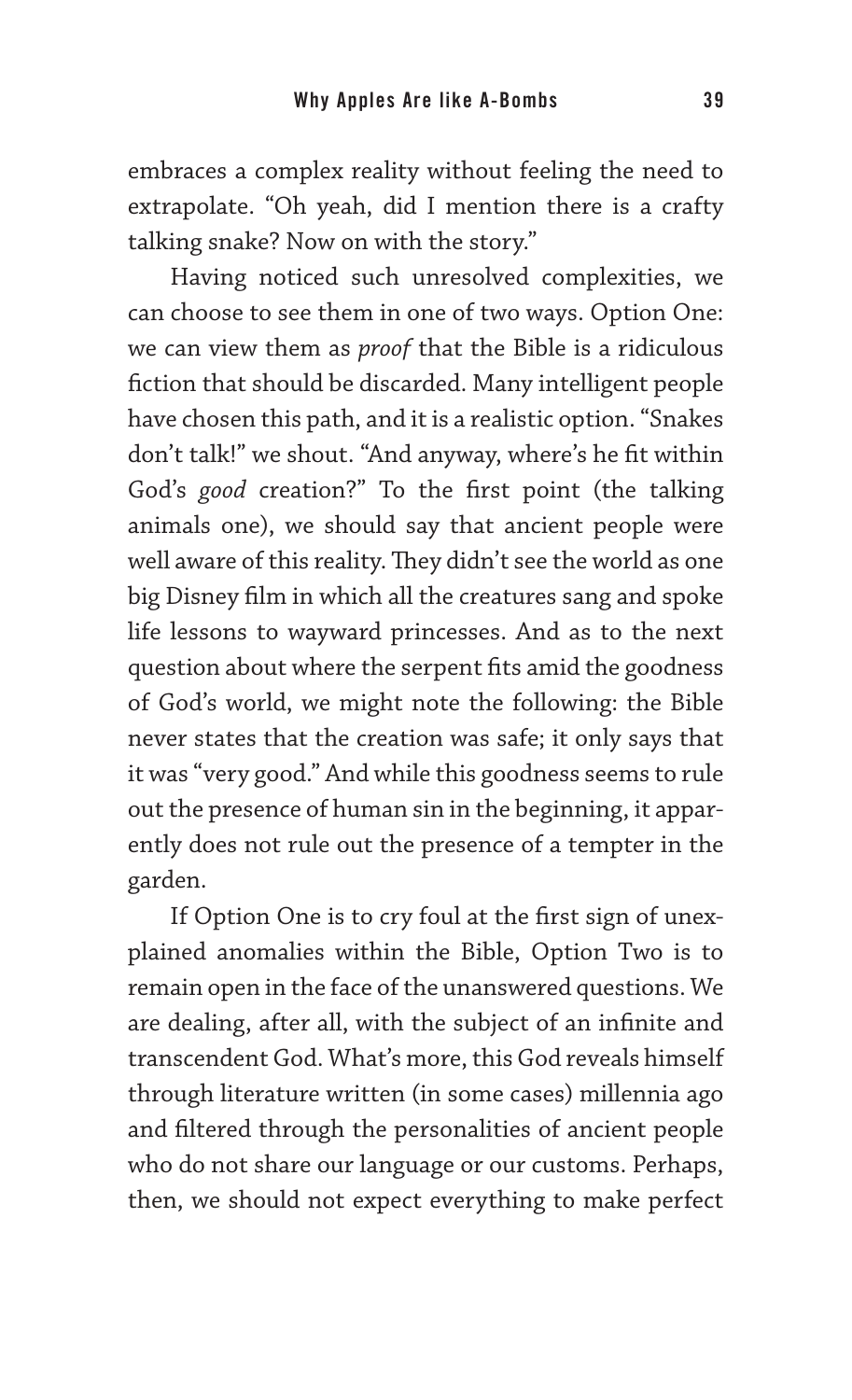sense according to the criteria of modern thought. If it did, we could be quite sure that we invented it.

Having said all that, if we sit within this strange story long enough, we may begin to see that even the oddities often bear the tell-tale marks of life as it is—that is, complex, and (gratefully) lacking in simplistic Sunday school answers. Because as any scientist can tell you: *real things* are complicated. C. S. Lewis made this point by referring to an item as common as a kitchen table. When you look at it from a distance, Lewis said, it seems quite boring—perhaps just wood and nails and fnish:

But ask a scientist to tell you what it is really made of—all about the atoms and how the light waves rebound from them and hit my eye and what they do to the optic nerve and what it does to my brain—and, of course, you fnd that what we call "seeing a table" lands you in mysteries and complication which you can hardly get to the end of. $1$ 

Translation: real things are not simple. Reality is mysterious and complicated.

Some of us have caught a glimpse of this truth while lying on a bed of grass and inspecting the world of creepycrawly things that move unseen beneath our feet. We glimpse this tiny world living in our lawn, and we know our ecosystem is complex. The world is mysterious. So am I. And because of this, I need to inhabit a story that is at least as complex as I am. To be clear, this open perspective remains a far cry from somehow proving that all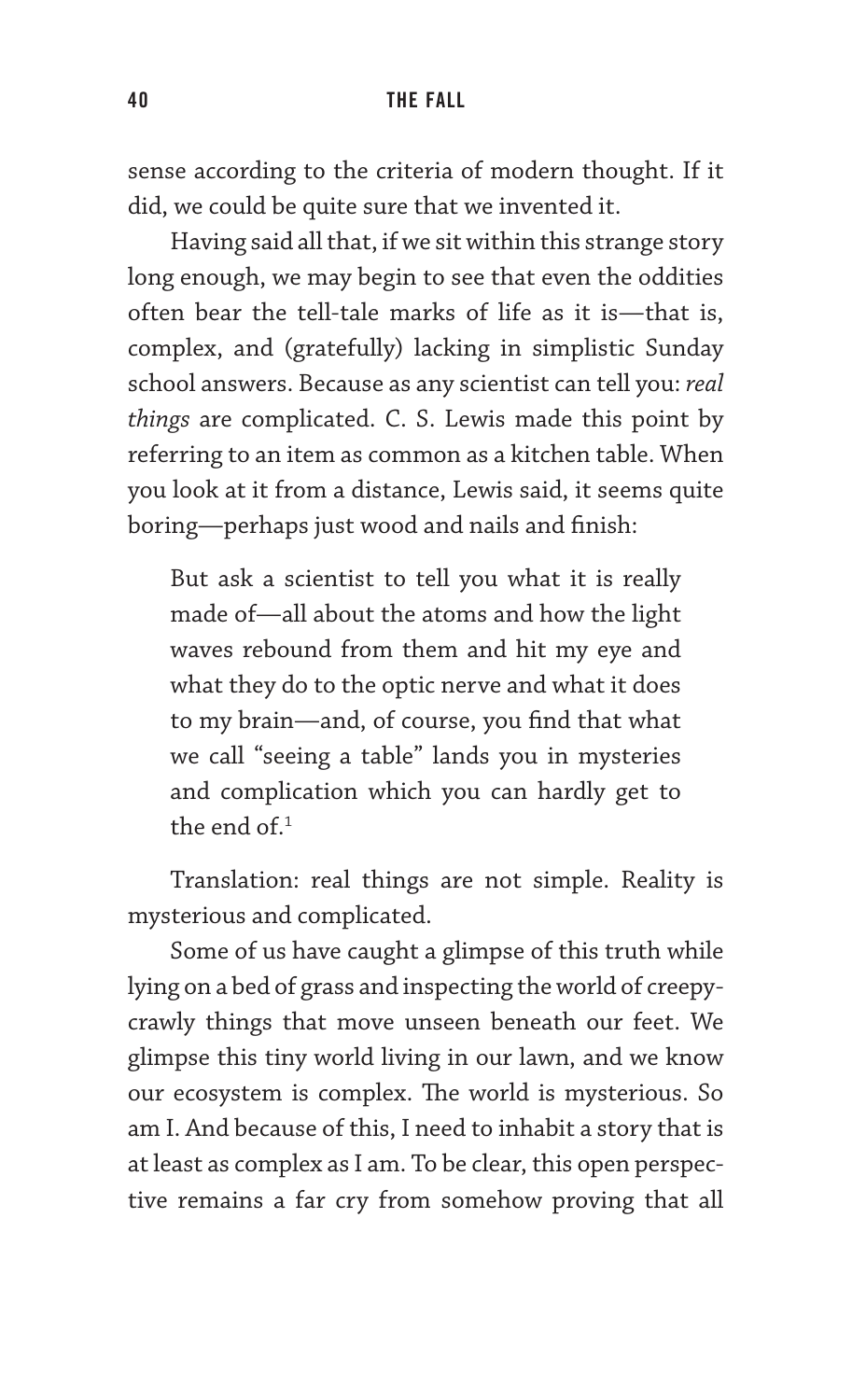of Scripture's claims are true. Jesus never promised to answer all our questions. And the quest for certainty can be an idol. Still, for those of us who sense the underlying mystery in our world, even some of the question marks within the Bible can begin to have the ring of truth. There is a snake in God's good garden. It's complicated.

### Why Freud Was Right

To review, chapter 2 in the biblical storyline (the one we sometimes call "the fall") opens with a talking serpent. But as Sigmund Freud would likely tell us, sometimes a snake is *more* than just a snake. As we read on, we begin to see that the crafty talking serpent represents something—or someone—far darker than just a scaly legless lizard. There is a villain in this story. There is an enemy, an accuser. And while Genesis says little of this dark spiritual force, the book of Revelation gives us some other names for Eden's hissing tempter. He is "that ancient serpent called the devil, or Satan, who leads the whole world astray" (Rev. 12:9). So while creation is born without human sin, it doesn't stay that way.

If chapter 1 is about creation *from* and *for* community, chapter 2 is about the way things fall apart. But more importantly, the story of the fall is not just about something that happened way back then. It's about something that happens now. It's not just about the fall, it's also about *falling*. It's *our story*, not just that of Adam and Eve. It's for everyone who has watched as their life and dreams and plans come apart at the seams. It's about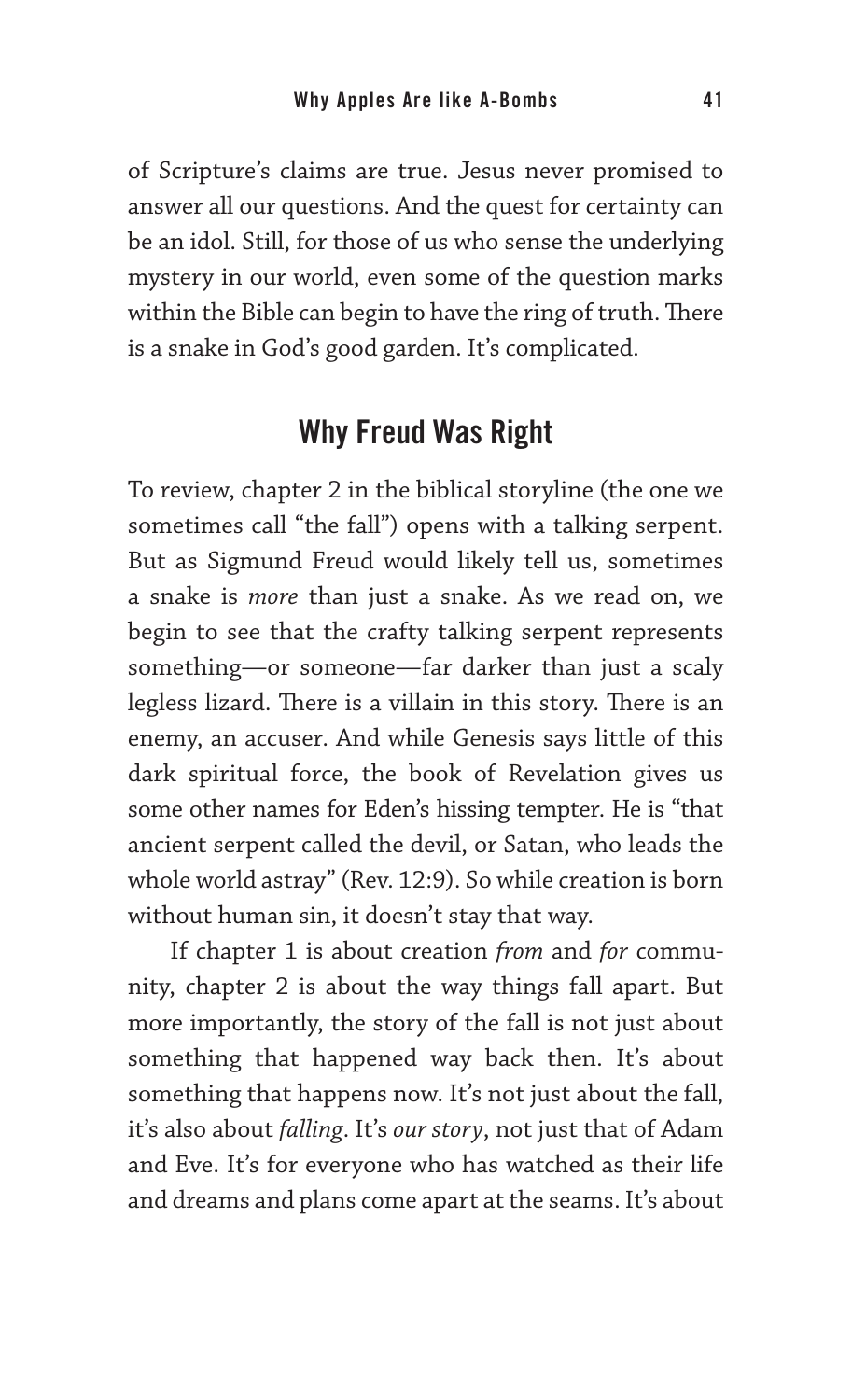broken marriages, broken hearts, death, and dead-end jobs. It's about falling, and all of us do that.

Chapter 2 in God's long Story starts with a talking snake, but it gets going when we talk back. A conversation takes place between the serpent and a person. God's truth and goodness are questioned (that's how sin almost always starts), and then it happens. The honeymooners thumb their noses at the Creator, and things are never the same (see Genesis 3:2–7). Creation starts with naked, honest community. But it's by the tree that we begin to sense that even naked and honest community is vulnerable. To quote the poet John Milton, things are "happy, but for so happy, ill secur'd."2 In the story, they want to be like God but in the wrong kind of way (see Genesis 3:5). Normally, we would think that being God-like is a virtue. But it isn't always. There is a vast diference between mirroring God's faithfulness and parroting his power. Sometimes a desire to be like God is actually a desire to *be* god—or rather, to be my own god. And when that happens, suddenly just being my naked self isn't what it used to be.

We could spend hours dissecting this chapter. Almost every word in Genesis 3 is an exit ramp along the highway of biblical understanding. And many exits lead to interesting places. Unfortunately, there isn't time for much sightseeing. We need to see the big picture of the fall, and we need to answer just a few of the big questions that emerge after reading this part of the story. Questions like: How does a simple bite of fruit result in a fatal fracture of the whole creation? How does that happen?!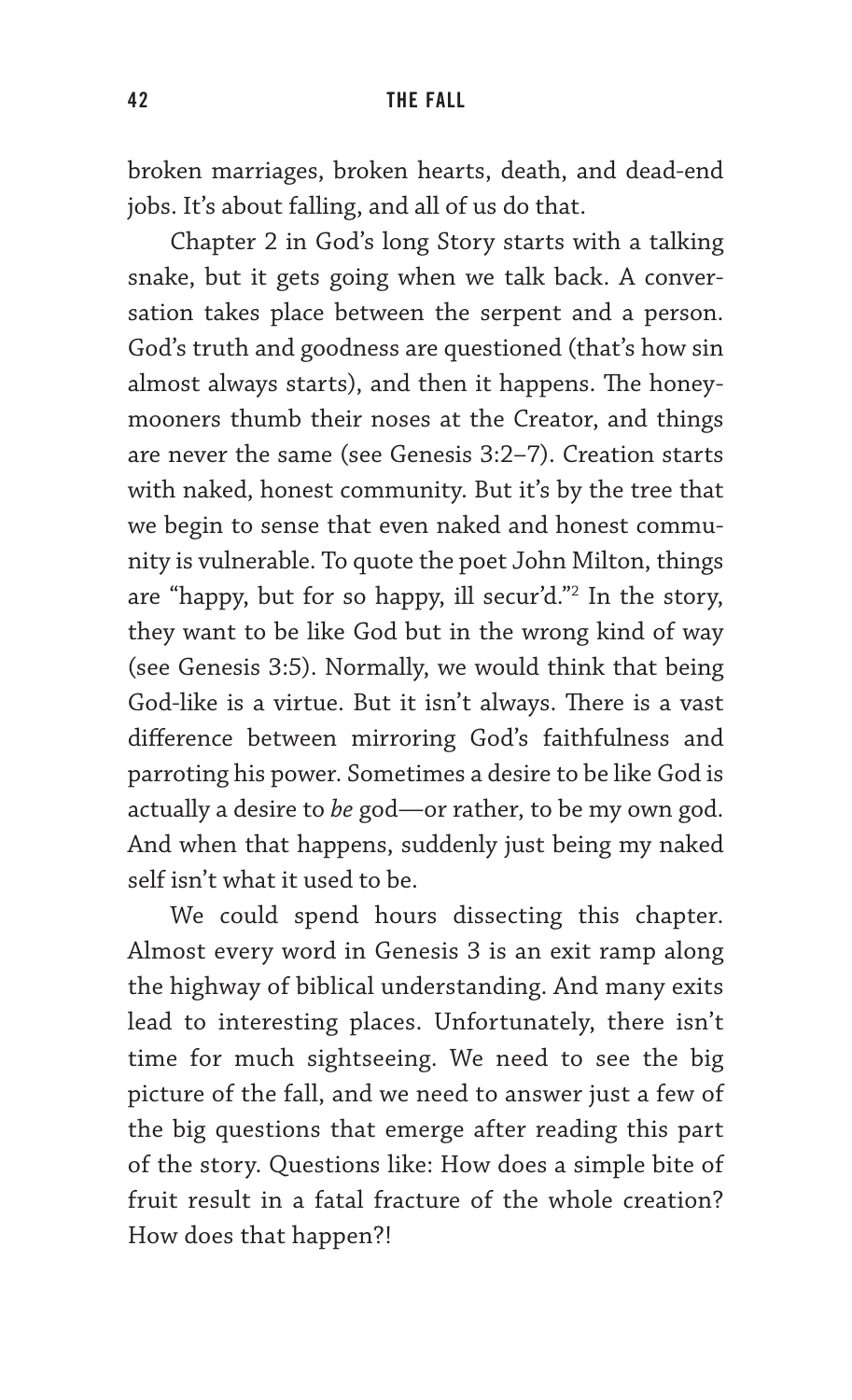#### Apples and A-Bombs

It's a simple question really. How does a seemingly insignifcant choice have such cataclysmic consequences? Some of us who have read the story a hundred times have become immune to this strangeness, but that's not necessarily a good thing. The strangeness *ought* to strike us.

In the beginning, God builds a lovely biosphere. He places people in it, he puts them in charge, then he tells them to eat at any restaurant they wish—except for *this*  one. This one is off-limits. This eatery is taboo. In fact, if the happy honeymooners should visit this forbidden restaurant—the one just up the street, with the delicious entrees and the snooty waiters—they will trigger a chain reaction more terrible than a nuclear bomb.

It's a peculiar story, and it raises questions. Why is this God such a controlling kill-joy? I mean, really! What's the big deal with a piece of fruit? Isn't this just one more example of pointless religious legalism? "Eat from this tree, and I'll kill you!"

These questions may be honest ones, but I'd like to suggest that they are not the best ones. Because just as Christians sometimes get caught up on squabbles over talking snakes, so too can we miss the forest of Genesis 3 for our talk of fruit and trees. As with Genesis 1–2, we cannot read this story with the same wooden literalism as we would a copy of *USA Today*. Especially if it was never intended to be read like that. Don't just ask why the serpent talks; pay attention to what he *says*. 3 In its ancient way, Genesis 3 gives what Christians believe to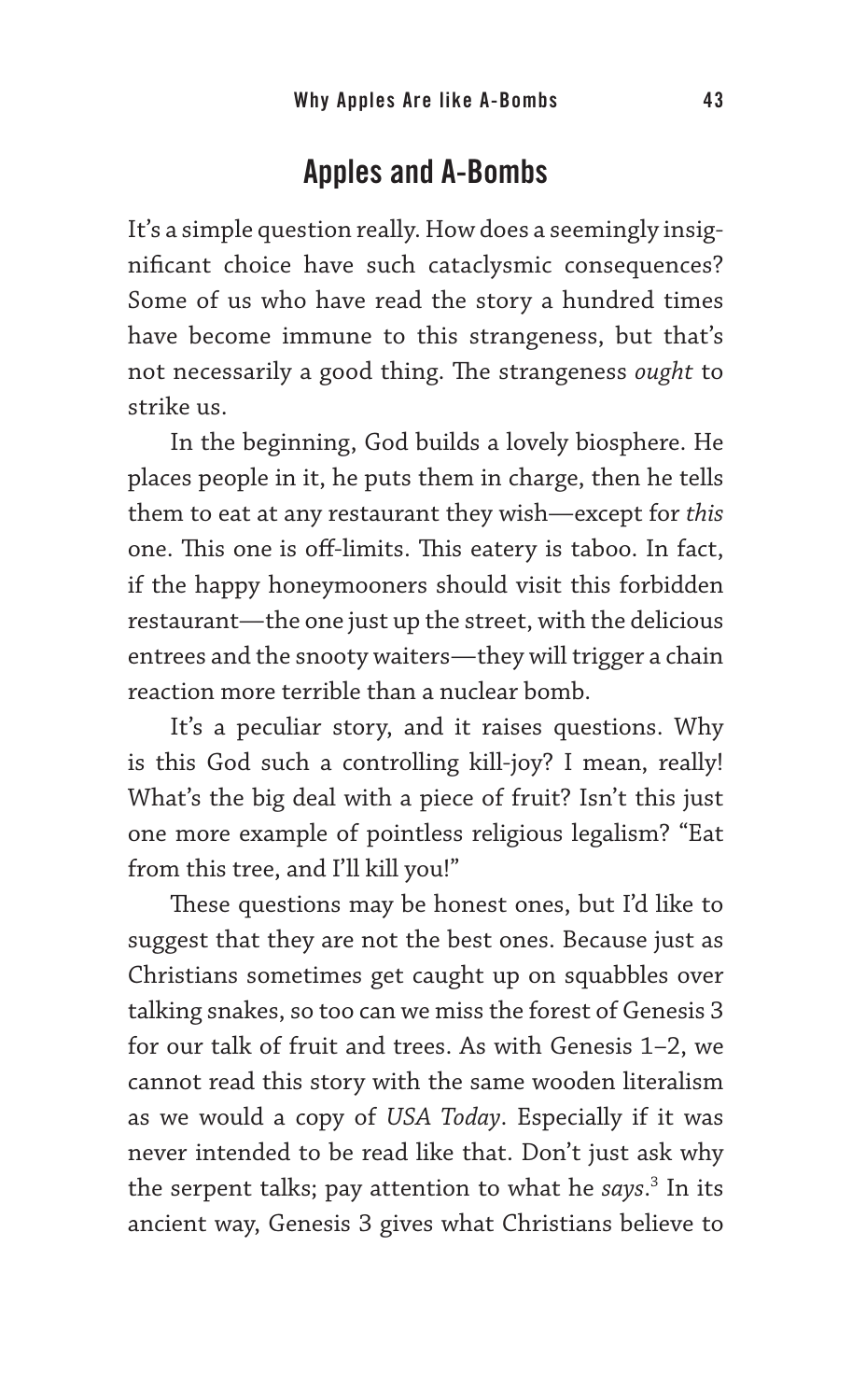be a true and moving picture of how sin wormed its way into our world.

Perhaps the command against eating from a particular tree may have less to do with an apple (which is never mentioned), and more to do with a missed *opportunity* to fulfll the human calling. Here's what I mean.

When God blesses Adam and Eve with the status of his image-bearers, this blessing brings a calling. They are to "image" (or refect God's will) within God's world. And in so doing, they are to *rule* and *care for* God's creation in ways that honor him. One translation says that humans were placed in the garden "to work it and take care of it" (Gen. 2:15)—which means (among other things) that conservation matters to the God of the Bible. We are commanded to steward the good world that God has given us, both then and now.

More specifcally, the image-bearers are to: "rule over the fsh in the sea and the birds in the sky, over the livestock and all the wild animals, and over all the creatures that move along the ground" (Gen. 1:26). To be clear, that last part includes the snakes—regardless of their verbal skills. But what does it mean to rule over animals? The language could conjure up odd images of a kingly fgure perched on a tree stump, surrounded by a royal court of squirrels, rabbits, and feld mice. So why does God give Adam and Eve this peculiar vocation? And come to think of it, why does he reiterate the same command, just a few verses later: "God blessed them [Adam and Eve] and said to them, . . . 'Rule over the fsh in the sea and the birds in the sky and over every living creature that moves on the ground'" (Gen. 1:28).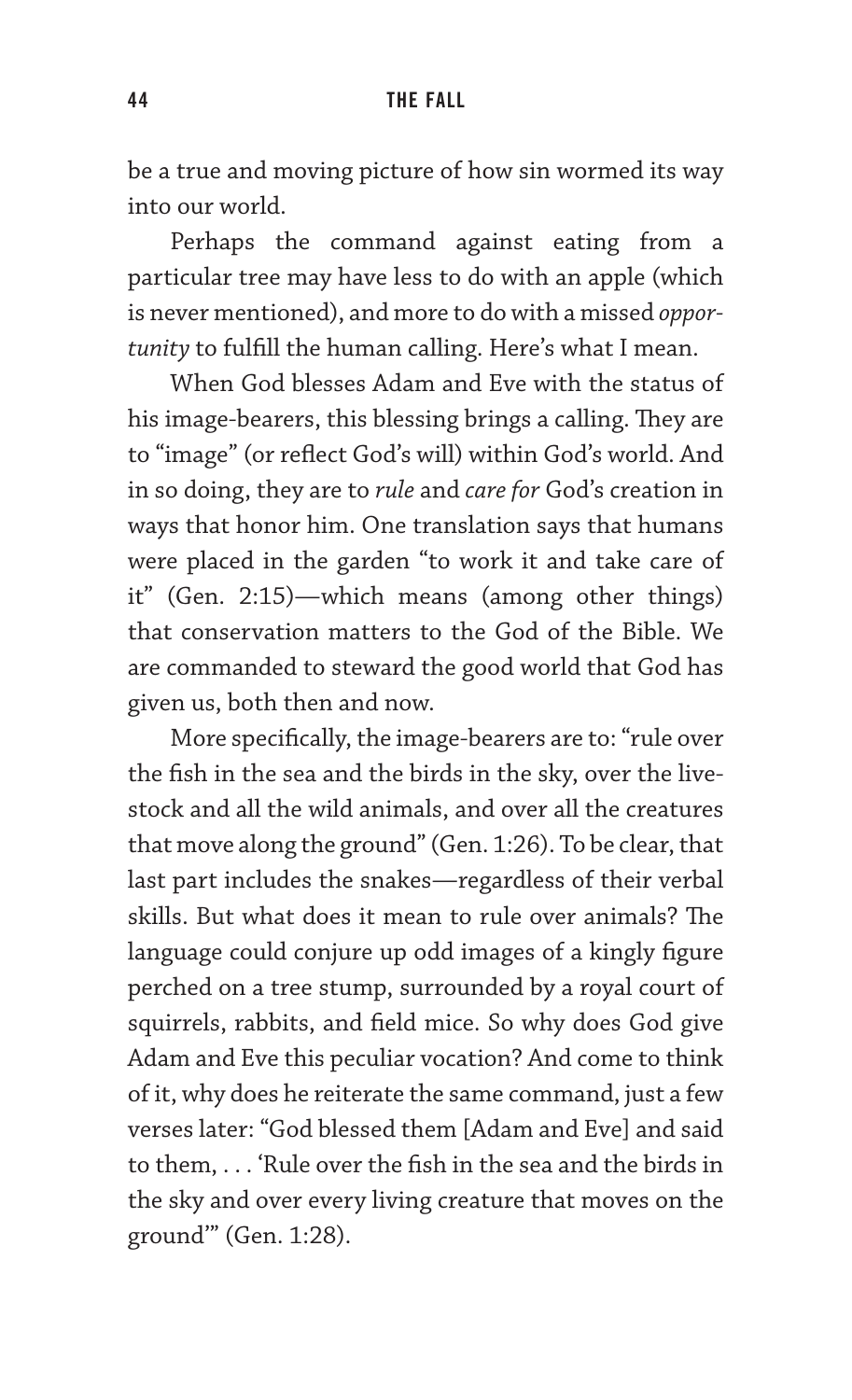I'd like to suggest a simple possibility. Perhaps the reason God reiterates the command to rule over the animals is *not* that he wants Adam to set up a literal serfdom with chimps for knights, and monkeys for court jesters.

Perhaps one reason for the command's repetition is that God is preparing Adam and Eve for a *showdown* with an animal that moves across the garden floor.<sup>4</sup> To be more specifc, God is preparing the honeymooners for a showdown with a snake that, as Freud would tell us, is more than just a snake.

The setting for this showdown is a tree. And this matters too. In the Ancient Near East, prominent trees often served as both the courtrooms and the gallows of the day. If a king's commands had been spit upon, the offenders would be taken to a large tree and judged under its branches. If found guilty they would then be strung up, quite literally, as a sign that justice had been done. This was the world inhabited by the first readers of Genesis. It was the world they understood. Thus the ancients may have known exactly what Adam *should* have done to anyone denying the commands of the King.<sup>5</sup>

The showdown at the tree was not just a sneak attack by a crafty serpent. Nor was it a pointless bit of religious legalism. No, the showdown at the tree was an *opportunity*. It was an opportunity for Adam and Eve to do what rulers always did to traitors under trees.

In commanding Adam and Eve to rule over the animals, God was granting the honeymooners both the *authority* and the *opportunity* to crush the head of evil before it could grow and worm its way into everything.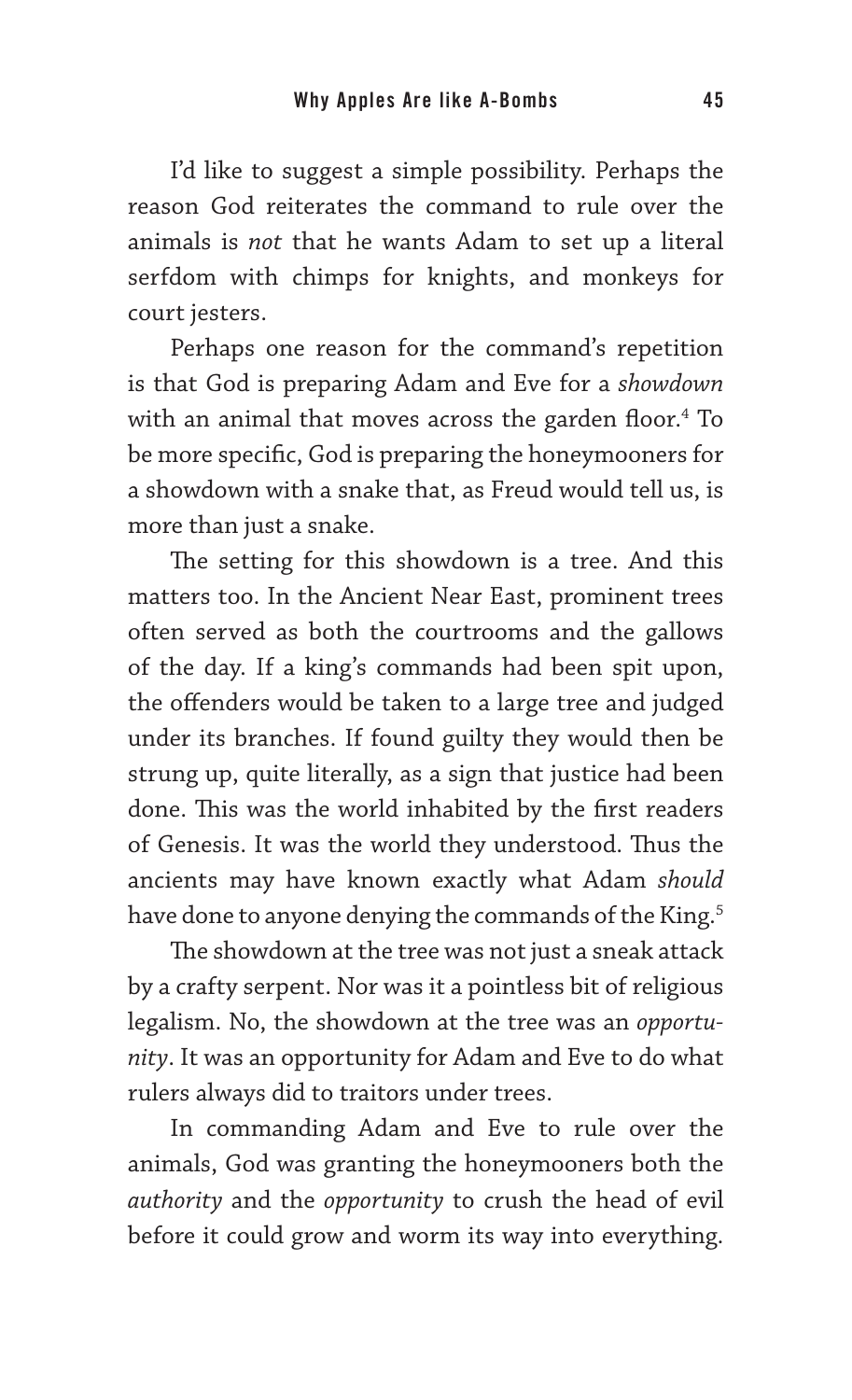#### 46 THE FALL

It was an opportunity to make the universe a safer place for generations to come. It was a chance to make sure words like "rape," "hunger," and "Reality TV" never entered the human vocabulary. (You heard me.)

This is what the conversation at the tree is about. It is an opportunity for Adam and Eve to exercise their divine authority and do at the beginning of the story what God must later do at the end. The conversation at the tree is an opportunity for humans to put evil in its place and secure a future in which true community would fourish. As we will see, this dream is not lost forever, but it will take a far more terrible tree to resurrect it from the ashes.

This is the point so often missed when Christians talk about the fall. The tragedy of the honeymooners was not so much about an apple that was eaten. The tragedy was about an *opportunity* that was missed. God's command was not given simply to fulfll some bit of religious legalism. It was given to make the world a better place. And this insight about the frst sin tells us something about all the ones that follow.

#### The Thing about Sin

I met a young woman long ago who was having questions about her faith. These were real questions, mind you, not the superfcial style-of-the-music variety that pastors sometimes have to spend their time on. These were genuine questions. She told me her primary problem with Jesus and the Bible and the whole faith-thing was not that she didn't believe in a God, but that she didn't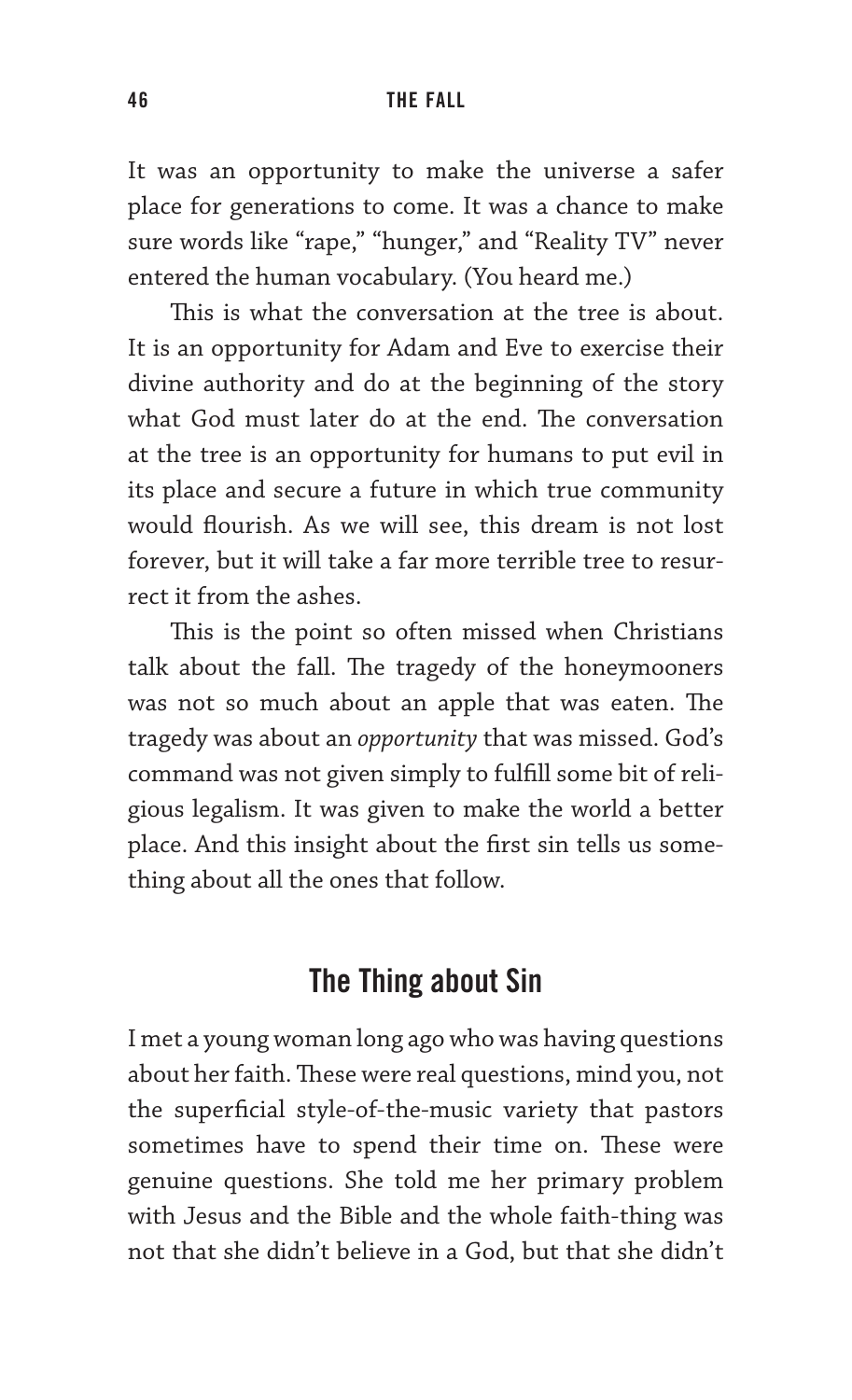understand why certain things were considered, well, *sinful*.

"Don't take this the wrong way," she told me, "but I just don't get it!" She was looking a little embarrassed. "I mean, I'm not married," she said, "and I don't know if I ever will be. But I don't understand why God should care if someone like me were to go out and have sex. Why is it any of God's business? Why is *that* a *sin*?! How do I know it's not just a random rule made up by some fundamentalist prude?"

It is a fair question. And it boils down to an even shorter one: Why is sin, *sin*? In other words, why does sin bother God? And why should it bother us?

Importantly, this is precisely the kind of question that can't be answered by those who see the Bible merely as a cosmic rulebook. Rules are great at telling us *what*. They can tell you not to spit on the sidewalk, sleep with your girlfriend, or pull the little tag off the bottom of your sofa. Rules are great at telling you *what*. But rules are terrible at telling you *why*.

And this is one reason why the Bible-as-mererulebook approach makes things so frustrating for people who have honest questions. It's why it can be frustrating when well-meaning Christians answer every question with: "Because the Bible says so." In its most exaggerated form, the conversation sometimes goes like this:

Question: Why shouldn't I do X? Answer: Because God says so. Question: Why? Answer: Because if you do X, you might burn in hell.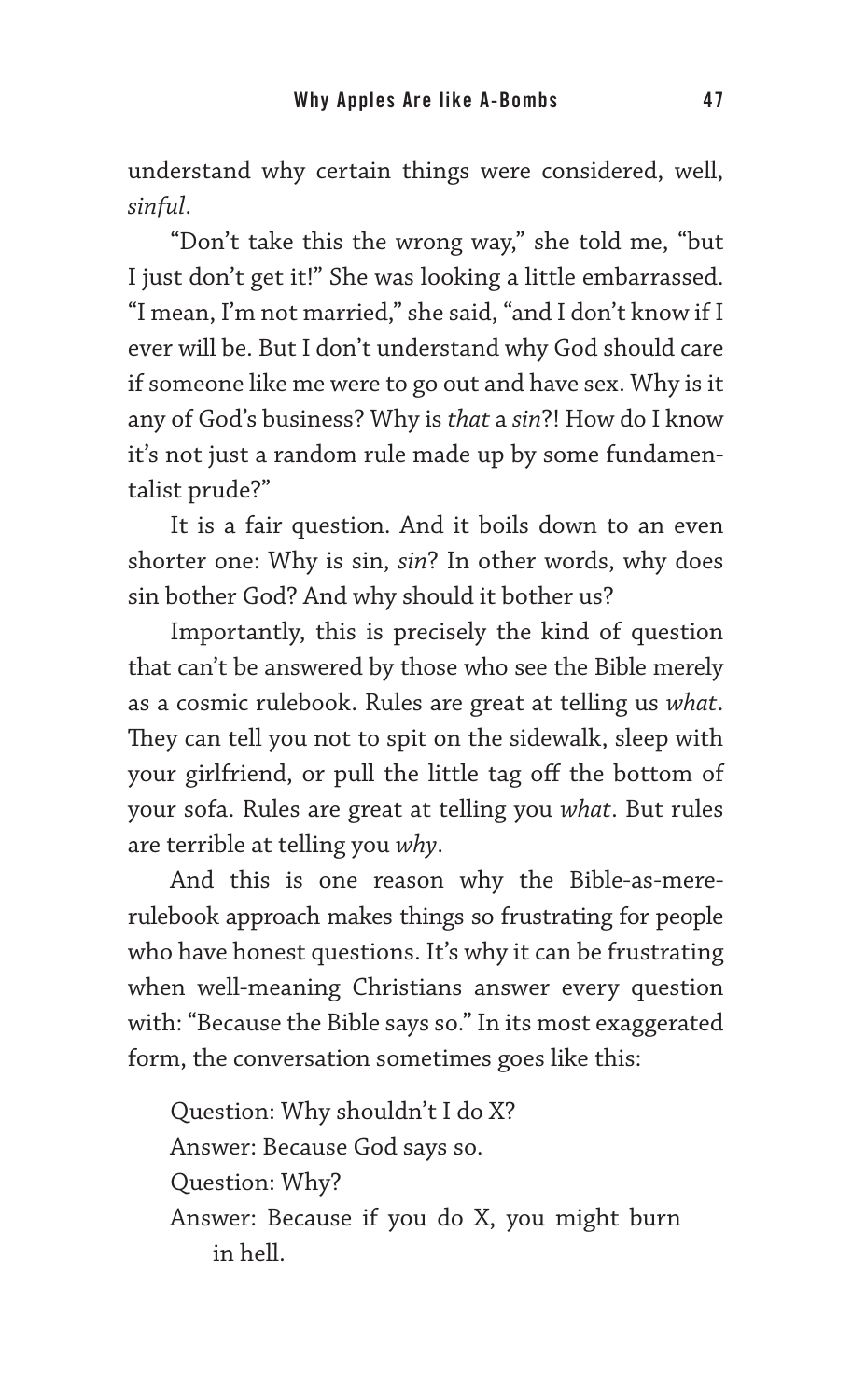And this is where things usually end. There's something about the threat of eternal damnation that has a way of throwing a wet blanket on a conversation. So why is sin, sin? What would you say?

### The Fullest Kind of Existence

As I listened to this woman, I couldn't help but think about the story of Adam and Eve. I thought about how God wanted the best for them. God wanted them to live a life of harmony with creation, peace with their Creator, peace within themselves, and love between each other. Jesus called this kind of existence: life to the full (see John 10:10).

This is why (in the story) God gave them so many good things: good food, good sex, good stuf as far as they could see. God wanted us to have the best kind of life. Perhaps this is also why God gave humans the opportunity to judge evil at the tree, instead of crafting us entirely as a race of robots. Love requires some amount of freedom. So God gave people the opportunity to be his *stewards* of creation, and to strike the deathblow against evil. It was a profound opportunity. But in the story, Adam and Eve choose to reject the good life for a cheap generic knockoff. They reject lasting fulfillment for a momentary craving, and it hurt them the same way it hurts us.

Rather than enjoy peace with the Creator, Adam and Eve hide from God. Rather than enjoy confdence within themselves, they feel uncomfortable in their own skin. They reach for fig leaves because they feel ashamed.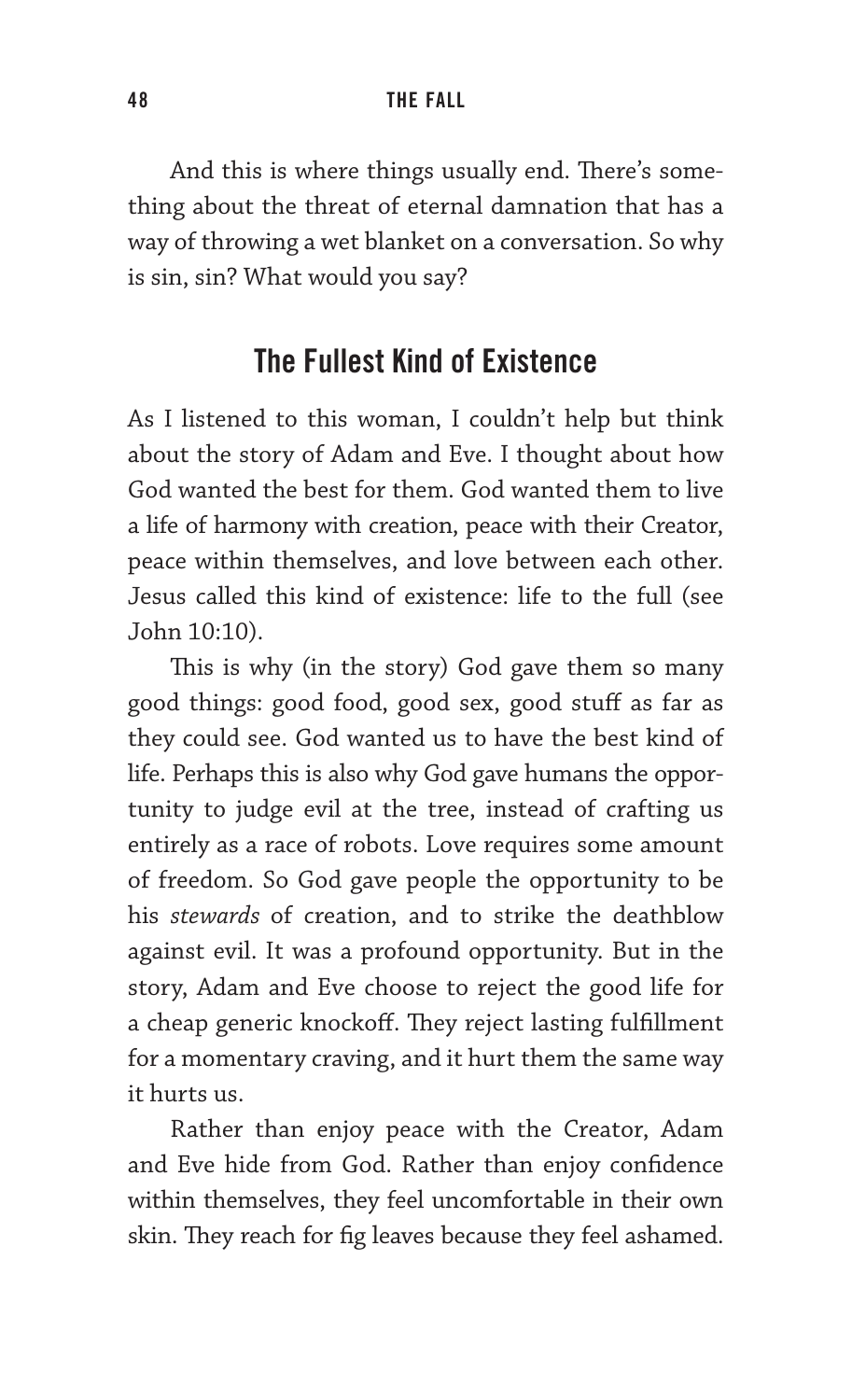Rather than enjoy love between each other, they begin to pass the buck. They blame each other and they blame God. Rather than enjoy harmony with their environment, they now fght against the soil in order to enjoy its fruit. To quote W. B. Yeats, "things fall apart." And we all can attest to that reality.

Not all of this went through my mind before I answered the young woman's question. But enough of it did that I decided to respond with something diferent than: "Because the Bible says so." I told her that I thought God wanted us to live the very best kind of life—not an easy life, mind you, but the best kind of life. Jesus called it "life to the full." And because I believe this, I also believe that sin is not just an arbitrary breaking of a religious rule (like pulling the tag off the underside of a sofa). It is an offense against God's perfect holiness. And it is also a destructive jab against the *shalom* (peace) that God wants for our world. But in addition to these traditional answers, sin is also something else. Get this. *Sin is a choice to embrace an inferior existence*. It's like drinking dirty water from polluted wells.6 It may not seem like it at the time, but it is—in every single instance. It's like choosing a TV dinner over flet mignon. And because of this, when viewed rightly, God's commands are actually conduits to deeper joy (more on this in later chapters).7

Of course, there are religious rules that God wants nothing to do with. There are extra add-on rules that have more in common with the sofa tag than the God of the Bible. There are legalists today, just as there were in Jesus' time. And they need confronting. Yet as I read the story of creation, I am more convinced that obeying the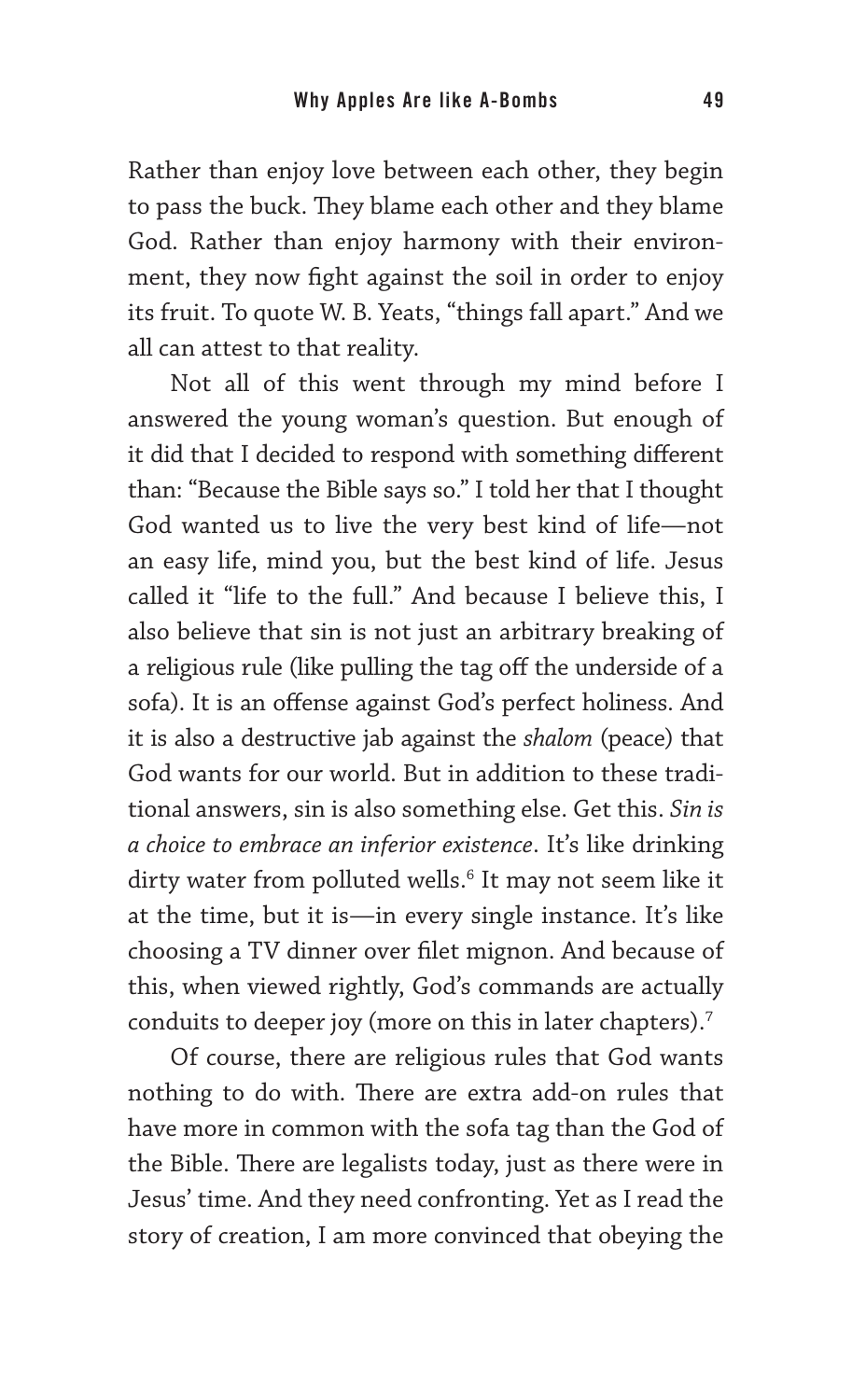#### 50 THE FALL

God seen in the Scriptures truly is the best way to live. I am more and more convinced that treating others like people instead of products is a more gratifying existence. Sacrifce is more fulflling than selfshness, conservation is more satisfying than reckless consumption, and sexual fdelity is more satiating than a feeting Vegas escapade.

I said this to the woman (though in fewer words) and then I asked her something else. I asked her if at some level she already sensed as much. Because at some level, all of us have a sense that what the crafty talking serpents have been telling us isn't quite working. For most of us, just like Adam and Eve, it doesn't take a booming voice from above to tell us that our choices haven't ended up the way we hoped. I fnd it interesting that the frst humans hid themselves before God ever came searching for them. We do the same. We have our own fg leaves. We hide behind long work days, full schedules, and the drone of a television. We hide too.

We fll our days with activity and our nights with distraction. And we do it because we know as well as the frst humans that our choices have damaged us. We know it; and we don't need a preacher, or a prophet, or a shrink to tell us. You believe in the fall because you've experienced it. It's not just a part of the biblical story; it's a part of yours too. And it hurts.

Even so, the British writer G. K. Chesterton reminds us that this painful portion of the story actually contains some good news hidden deep within it. He wrote, "The Fall is . . . the only encouraging view of Life. It holds . . . that we have misused a good world, and not merely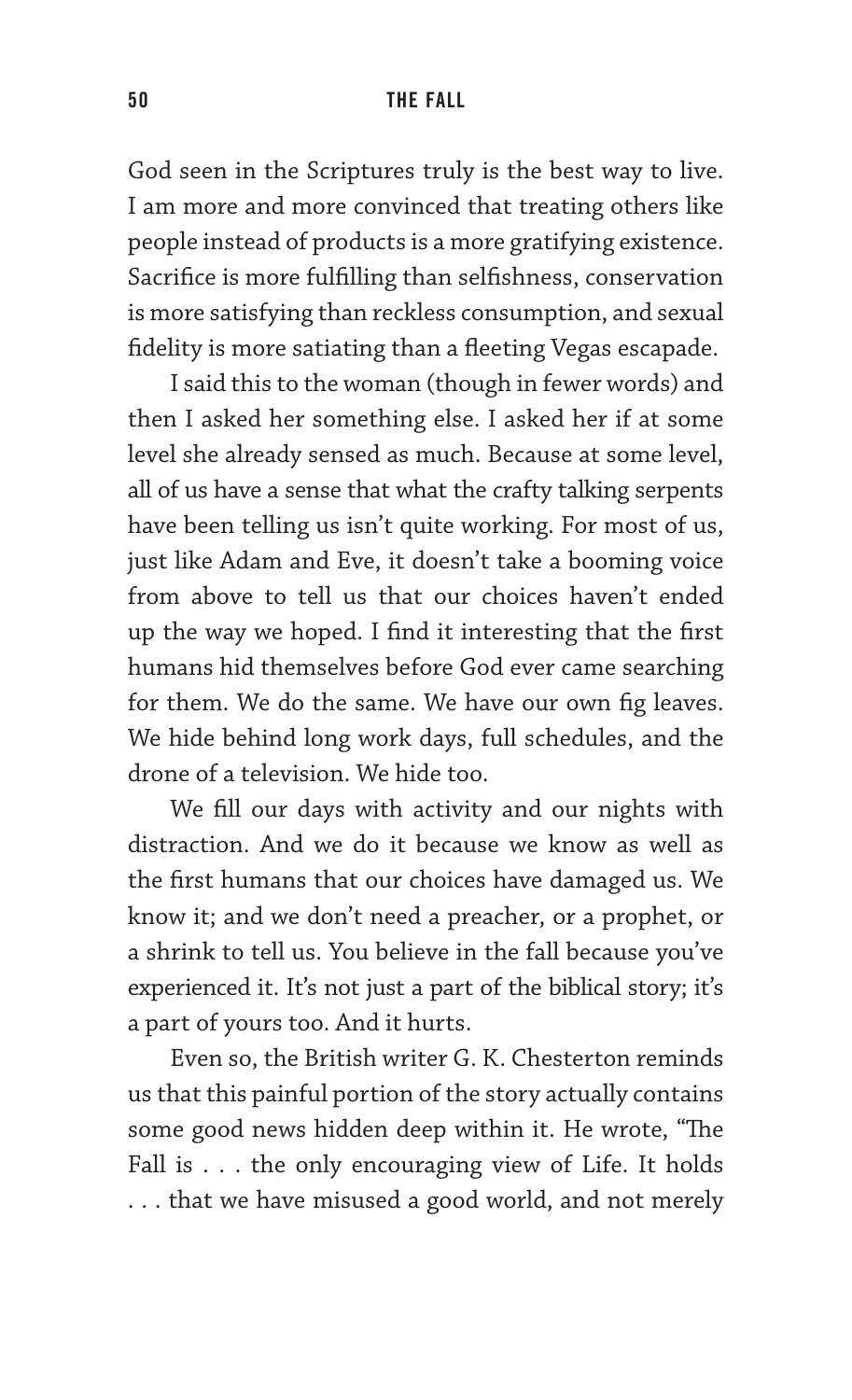been entrapped into a bad one."8 Rather than evil having been baked into our world from the beginning or, worse, baked into God, such evil is actually an intruder.

And that is not the only good news to be found in Genesis 3. In spite of humans raising their fsts to God's loving rule, there is mercy to be found within this text. While the serpent and the ground are cursed, the humans are not cursed (despite what you may have heard). They face consequences to be sure, but God never curses them. Go back and read it for yourself. Instead, God *clothes* his sinful people (see Genesis 3:21). And these garments have at least two meanings. First, they cover our shame—which is something God wants to do for you as well. And second, they symbolize that they have been made God's heirs (his inheritors) once more. This is the symbolism that is present all throughout the Bible with the giving of a sacred garment to one's child. God clothes Adam and Eve just as the father in Jesus' famous parable does his prodigal son (see Luke 15:22). The clothes mean that you are still his beloved child. And while you may be ashamed of you, he is not.

But even that is not the end of the hope that comes seeping through in this dark chapter. In Genesis 3:15 we receive a promise that is sometimes called "the frst gospel." We are told that, one day, the "seed" (son) of the woman will crush the serpent's head, even as the serpent strikes his heel. In this cryptic prophecy, some see a kind of double deathblow. The snake will die and so too the Son. Whatever could this mean? How could such a death bring victory?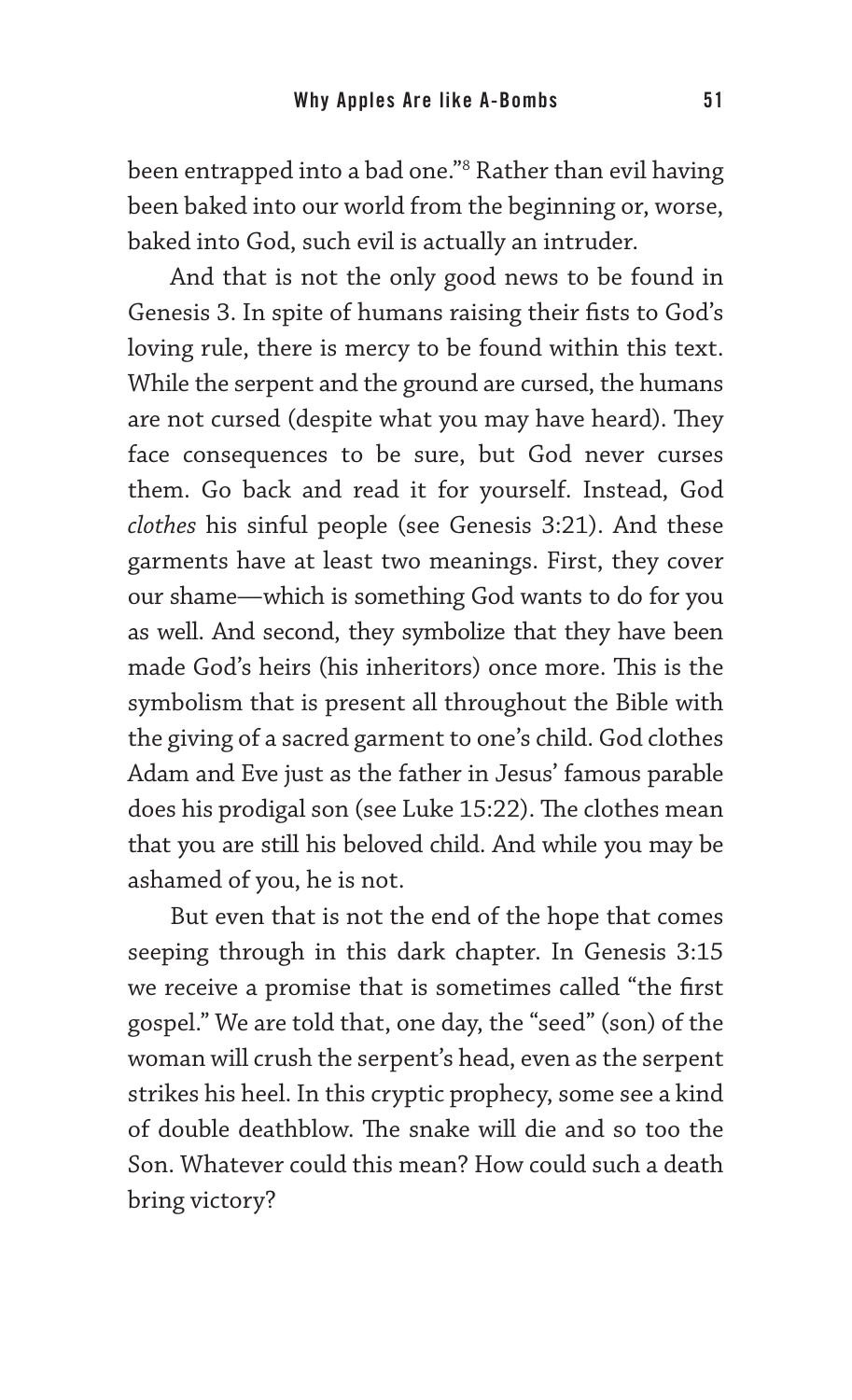### After Eden: Genesis 3–11

Genesis 3–11 show how a missed opportunity spirals into a cycle of pain and violence. There are moments of joy. But even these are bittersweet. Adam and Eve give birth to sons and sibling rivalries. Their children multiply, but as they do, their memories of the garden fade. There are accomplishments. There is progress. People learn and grow. They raise livestock, build tools, instruments, and even cities. But despite their numbers and proximity, they often lack communion. Like some of us, they live together but alone. The cycle of selfishness crescendos.

It gets so bad at one point that God decides to start all over. In one of the most shockingly toned-down Sunday school stories of all time, the Creator judges the creation through the blunt instrument of a colossal flood. Yet even this judgment does not solve the problem. It is as if the tale of the food is meant, in part, to demonstrate that even the best among us carry the fatal virus. Noah ends up drunk and naked in his tent—proving once again that misusing God's good fruit (this time of the vine) has painful consequences. The pathogen is now a part of us, despite our corresponding potential (by God's grace) for acts of beauty, brilliance, and compassion. This is what it means to be fallen. It is to have the dual status of having been made *from* and *for* communion, while also being pulled backward toward sin and shame and death. Apart from God, not one of us resists the pull.<sup>9</sup>

So humanity begins to fll the earth again, and once more the good God gets forgotten. They build a city and a tower with a high-tech wonder called "the brick"—not much bigger than a smartphone (remember that point).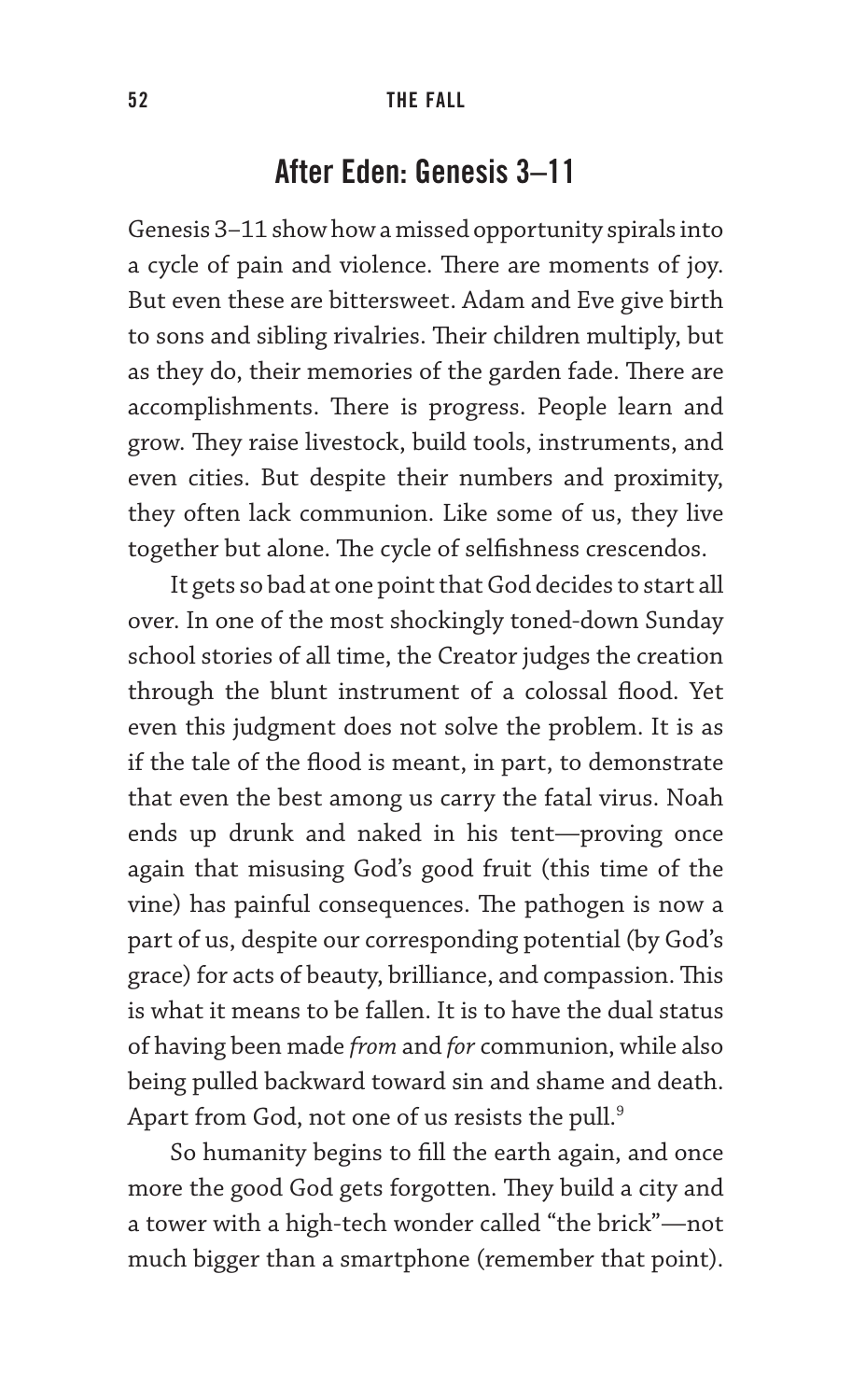Unfortunately, the building program, like many others, is merely a prideful effort "to make a name for ourselves" (Gen. 11:4). And, unfortunately, the high-tech wonder that was supposed to connect everyone across the world leaves us feeling more scattered and divided than ever. Tankfully, we all learned our lesson, though, and that never happened again with new technology.

With the collapse of this tower, called Babel, one begins to wonder if God won't just call it quits. We wonder if he won't just throw up his hands and say to hell with this whole project (literally), to hell with these humans and the way they hurt each other! But he doesn't. And the next chapter proves it. Because amid the dust of a fallen tower in a fallen world, a rescue operation is about to begin, and the story is just getting started.

#### Apples and Opportunities

Before skipping ahead, however, it is important to remember what the story of the fall has to do with us. In one sense, the talk of an enchanted garden, forbidden fruit, and a talking snake sounds about as real as Snow White and her dwarves. It sounds like a fantasy. Yet in another sense, it strikes us as the most familiar thing imaginable. The fall is as familiar as our own life story because as we look back on the pages of our lives, we can't help but remember our own apples and missed opportunities.

The relationship that went sour, the words we wish we never said, the divorce, that night that still haunts us. We can doubt the existence of the garden, the talking serpent, and the forbidden fruit. But at some level we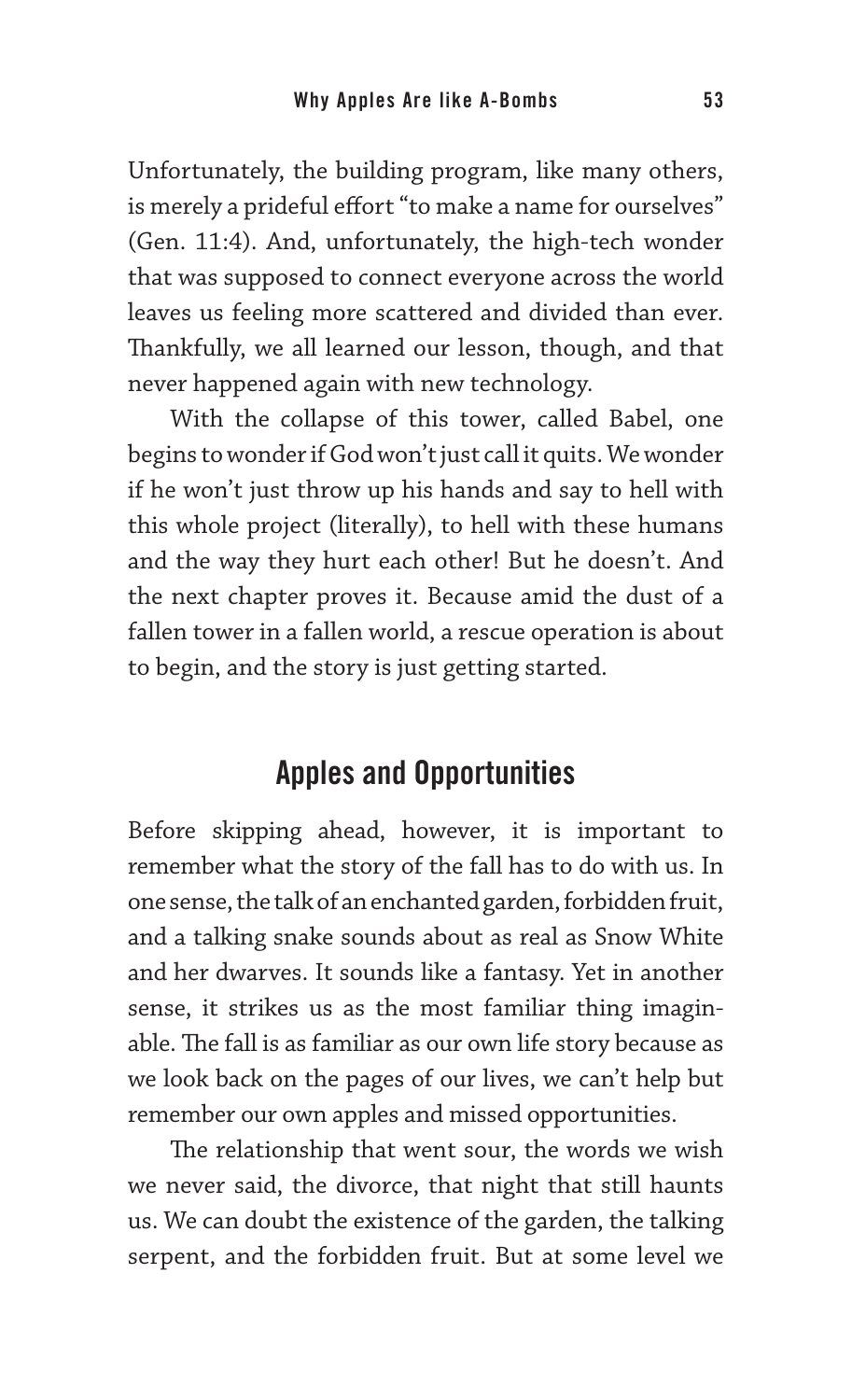feel it to be true. As Paul the apostle once put it: all of us have sinned. We've all *fallen* (see Romans 3:23). It's universal. Just turn on the news.

The fall is not just a chapter in God's Story, it's a chapter in ours as well. But there is good news. Things don't end here. Because in the Scriptures snakes may talk, but not even talking serpents get the fnal say.

# Engage the Story

Having read about the fall in God's Story, it's time now to engage with it yourself. Read the following passages this week, refect upon their meaning, and be prepared to discuss them with others:

- Genesis 3–4
- Genesis 11:1–9
- Romans 5:12–21

# Discuss the Story

- 1. Chapter 2 in God's Story (the one we call the fall) starts with a talking snake, but it really gets going when humanity talks back.
	- Read the conversation between Eve and the serpent in Genesis 3:1–7. Discuss what stands out to you about the way the conversation proceeds.
	- Do you see any connection between this frst temptation and the temptations in your own life?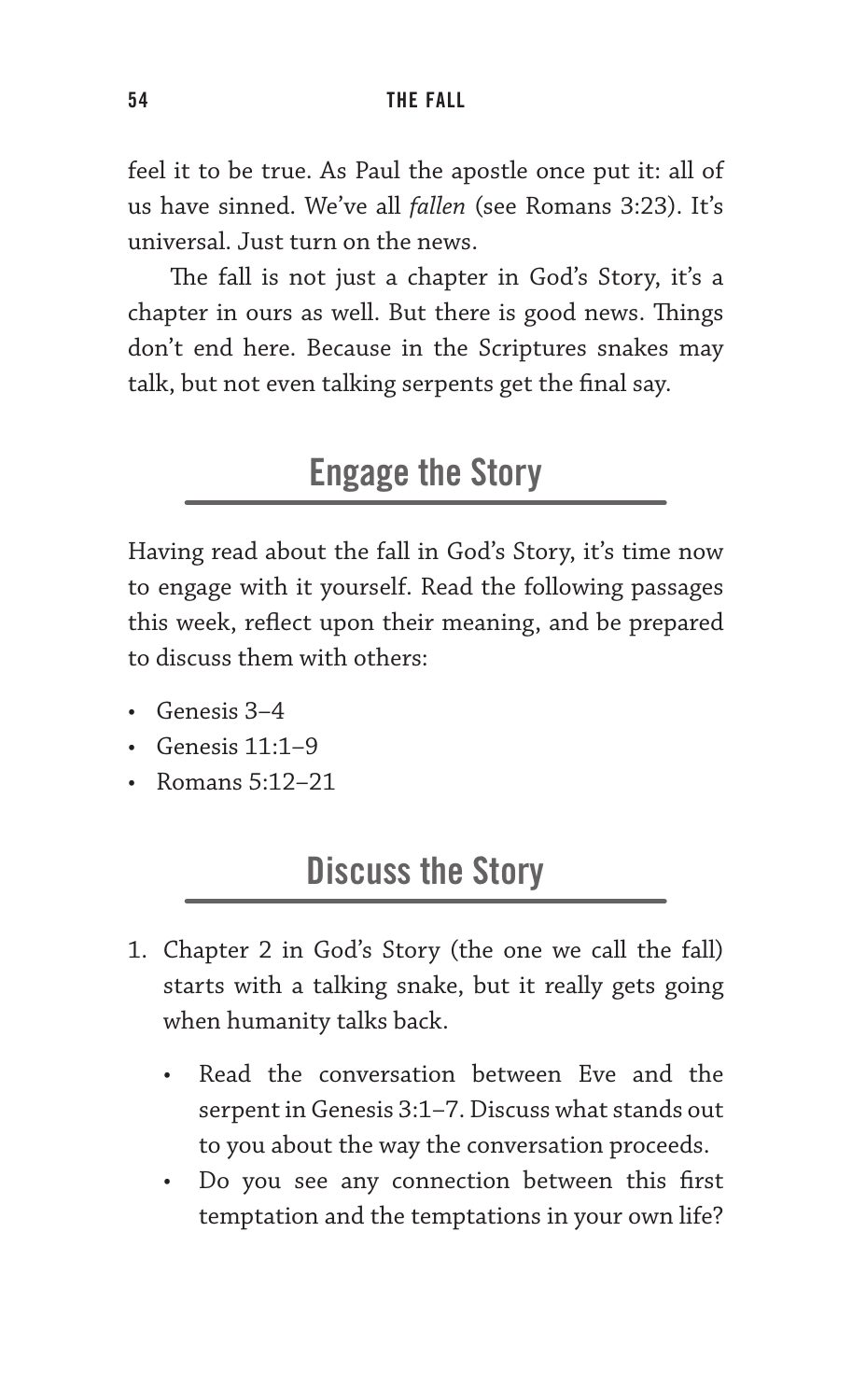Take some time and look at the progression of emotions and desires within the text.

- Over the last few days or weeks, how were you tempted and what was the result?
- 2. People sometimes scoff at Christianity for the idea that the results of this frst sin could be so cataclysmic. With this criticism in mind, discuss the following questions:
	- Has the story of the fall ever seemed strange or ridiculous to you? How so?
	- Have you ever seen the command about the forbidden fruit as a pointless bit of religious legalism? Why or why not?
	- In what way does God's command (about ruling over the animals and rejecting the forbidden fruit) actually create an occasion for people to judge evil at the beginning of the story? In other words, how was the proverbial apple really an opportunity?
- 3. Recall the woman who asked the questions, "Why does sin bother God?" In other words, why does God care if we do certain things, and why does God say that some things are off limits?
	- How would you answer this young woman's question?
	- What about when Jesus says he wants us to live "life to the full"?
- 4. Read the following statement and discuss the questions below: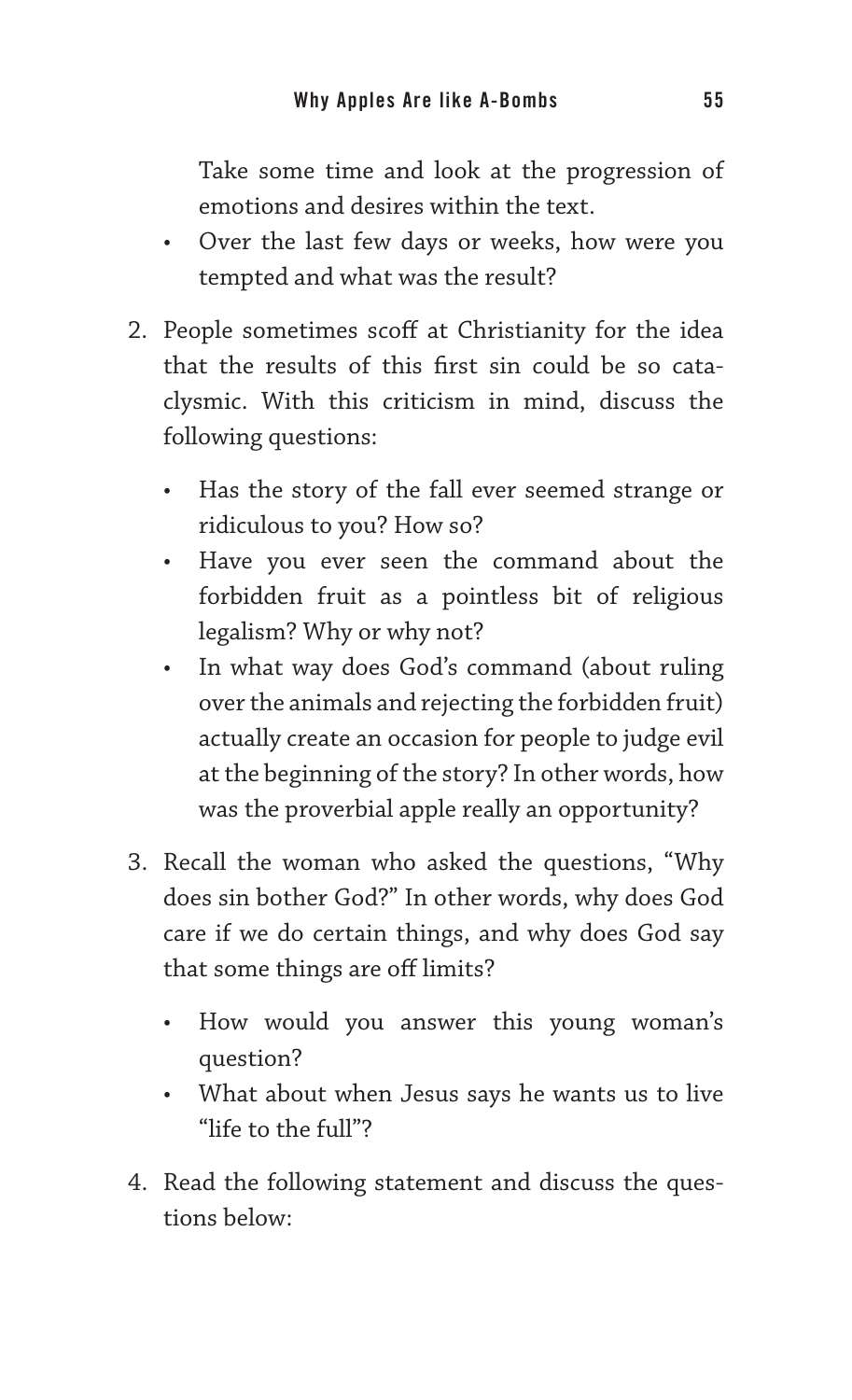#### 56 THE FALL

For most of us, just like Adam and Eve, it doesn't take a booming voice from above to tell us that our choices haven't ended up the way we hoped. The frst humans hid themselves before God ever came searching for them. We do the same. We hide behind fg leaves and long work days, behind the constant drone of a television, or the glow of a smartphone. We fll our days with activity and our nights with distraction. Sometimes, we do it because we know as well as the frst humans that our choices have damaged the relationships that matter most—and we don't need a preacher, or a prophet, or a shrink to tell us that.

We believe in the fall because we've experienced it. It's not just a part of God's Story; it's a part of our story too.

- Does this statement ring true to you? How so?
- When in your own life have you made a choice that made you want to hide from God as Adam and Eve did? If the story is appropriate for group discussion, discuss what this experience was like, and what it taught you.
- On the fip side, in what ways have you experienced the efects of the fall apart from a poor choice that you made yourself? In other words, how does sin hurt us even when we are not the ones at fault?
- 5. Read Romans 3:23–24 aloud together from your Bibles. In this passage, Paul talks about the way in which we are all sinful. We have all fallen short of God's will for our lives. Yet there is hope. Paul also references